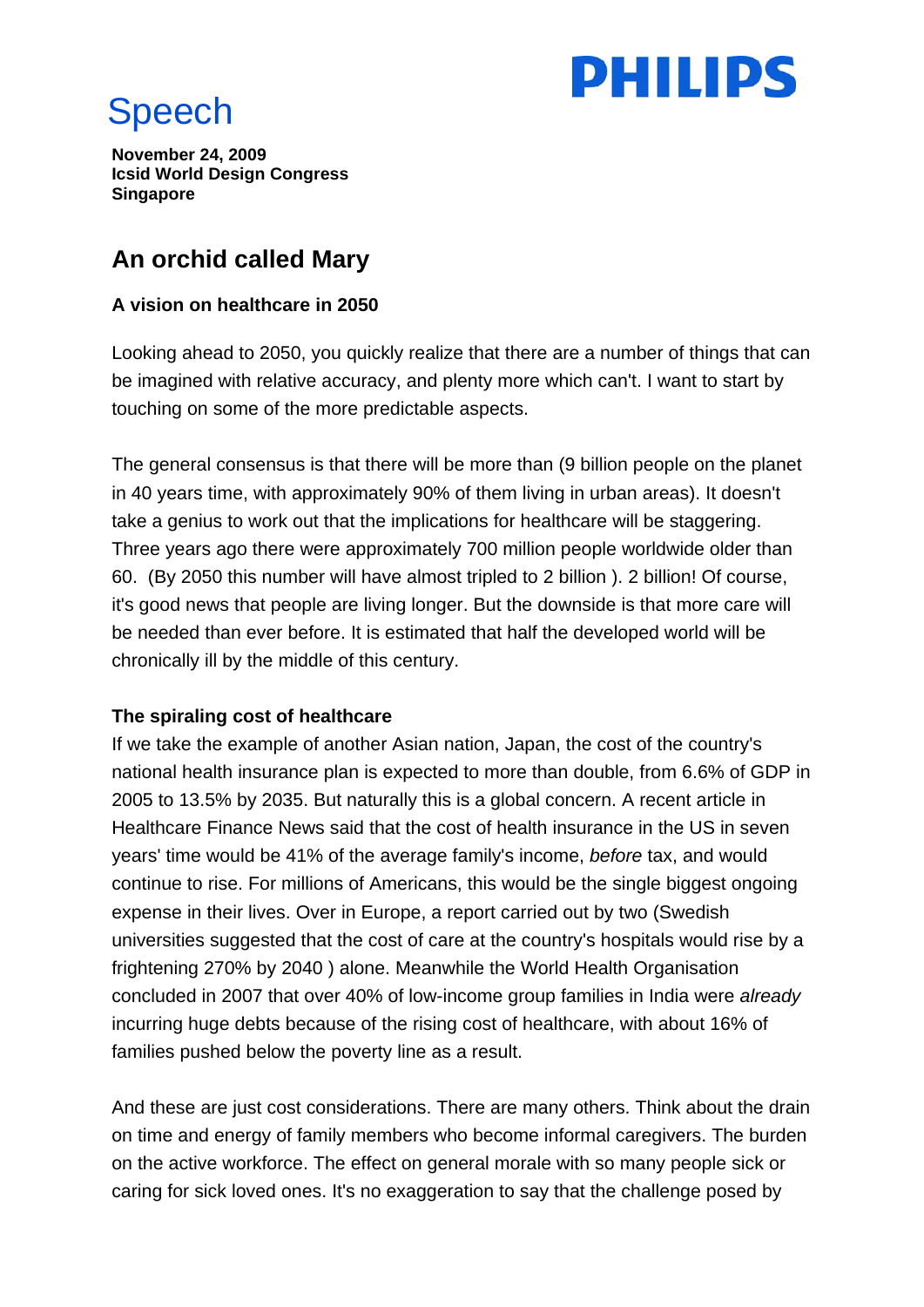healthcare in the future will be greater than the problems caused by the recent global financial meltdown.

#### **The difficulties of crystal ball gazing**

So what kind of scenarios can we envisage for 2050 that may begin to tackle this ticking time bomb? This is where we step away from the area where things can be predicted with relative accuracy. Proposing any kind of tangible solution for making an impact on the healthcare landscape 40 years from now would either be naive or an exercise in science fiction. At Philips Design we have already carried out a great many studies into possible future trends and developments 3, 5, 10 or even 20 years down the line. These have taught us, among other things, that the further ahead you look, the more troubled the waters become and the trickier it is to develop a credible, concrete proposition.

One of the reasons this happens is because improbable events actually occur much more frequently than we think. And they have such a huge effect precisely because they are unexpected. Nassim Nicholas Taleb, in his book The Black Swan, argues that we tend to implicitly trust the opinion of people who claim to be experts but who evidently don't know as much as they would have us believe. He also says that we don't have to follow plans as if they were dogma; we have to be more prepared to think for ourselves, to think out of the box. The title of his book comes from the ancient Western misconception that all swans were white, an idea that quickly had to be revised when black swans were discovered in Australia in the 17th century. The black swan thereafter became a metaphor for a highly improbable occurrence. And there are more black swans around than we probably realize.

To illustrate the unpredictability of things, instead of looking 40 years ahead, let's look back over the same length of time. If you had asked someone in 1969 to predict where healthcare would be today, no one could have foreseen the existence of virtual operating theatres, the progress made in unraveling the human genome, or the ability to send patient records across the world in seconds using a glorified telephone line. AIDS was virtually unknown, with much more attention paid to smallpox, which at the time killed 2 million people annually. Yet by 1979 smallpox had been completely eradicated, the only human infectious disease ever to have been wiped off the face of the earth. This was unthinkable only 10 years earlier.

#### **Holistic healthcare**

Therefore, because of the inherent difficulties in looking so far ahead, and especially in an era when the pace of change is faster than ever, I'm not going to talk to you today about futuristic imaging equipment, astonishingly intelligent hospital IT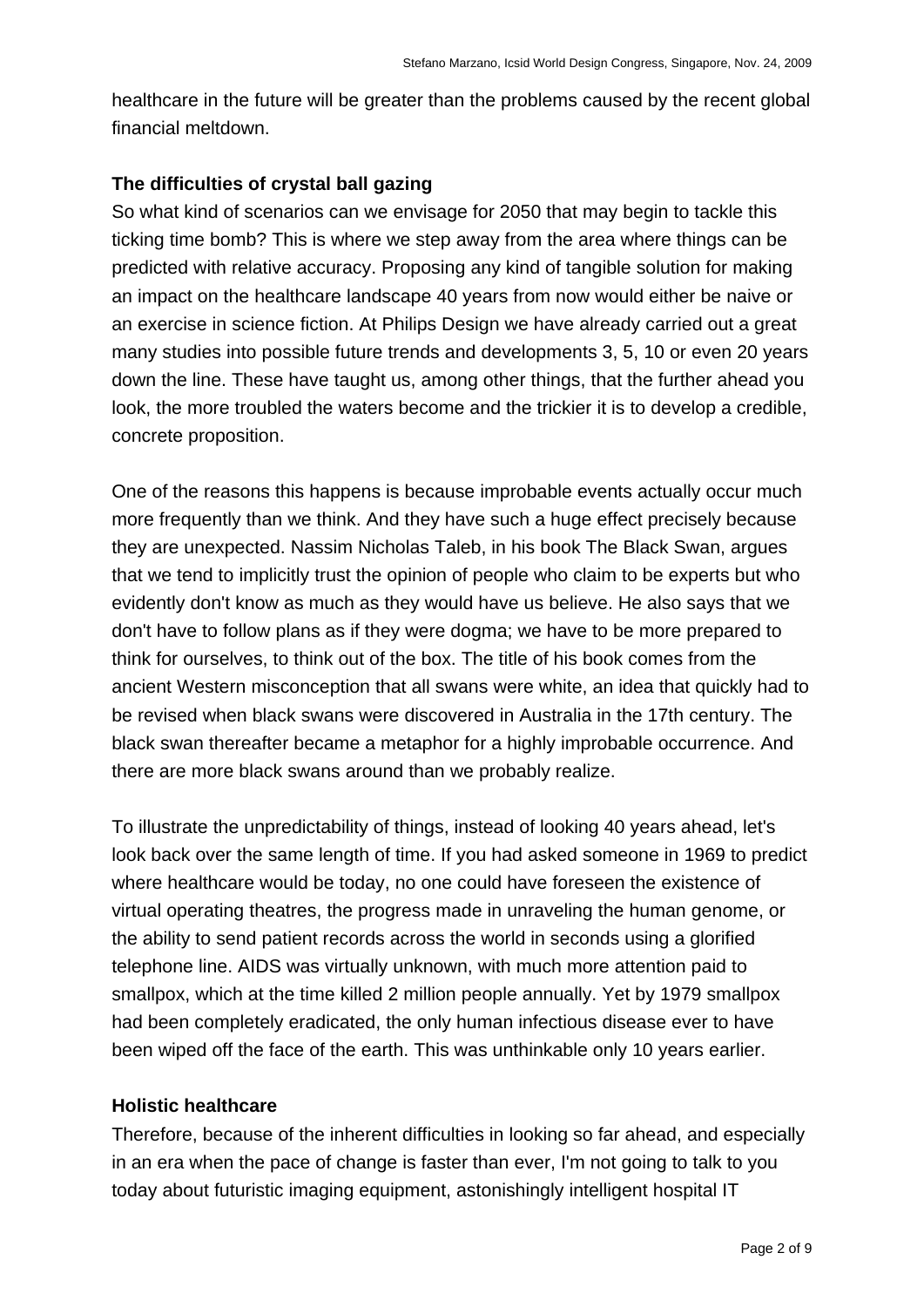systems or smart solutions for monitoring and addressing health issues at home. These things will probably exist 40 years from now, maybe even made by Philips, but I don't want to get bogged down on product level. Instead, I want to focus on a more general and holistic approach to healthcare.

Before I do that, let's sketch a bit of the context in which this idea has been envisioned. Already today the world could be safely described as a global village, especially in terms of diseases, viruses and pandemics. They don't respect national borders, and the vast amount of international and intercontinental air travel accelerates the spread of problems that, in another age, would have remained more localized. To give one a small example, it is thought that mosquitoes surviving a transatlantic flight to Kennedy airport in 1999 brought the West Nile Virus to New York. Swine flu is an even more recent reminder of how quickly infections can spread across continents. I'm sure all of us here today have been through airports like Changi, and when you see the incredible diversity in passenger nationality, as well as the seemingly endless choice of destinations, it's not hard to imagine that a sneeze on one side of the world could be at the root of an epidemic on the other.

But this globalization also has its upside. Just as there are increasingly few boundaries to the spread of pathogens, there are also fewer and fewer barriers to spreading and accessing knowledge, competences and solutions. The amount of specialized medical literature available on-line is already breathtaking and increases with every passing day. Specialists can consult each other for second opinions, often in a matter of minutes, regardless of location. And medical tourism, traveling to another country for faster, cheaper or more specific treatment, is a booming business, already estimated at 45 billion US dollars per year.

# **The hospital is like a factory**

In other words, the problems and opportunities go hand in hand. And we feel that it is in this direction, in the inclusiveness and global accessibility of healthcare solutions, that we should be looking when we consider a scenario for 2050. We want to examine how to address health issues in a preventative, diagnostic and curative way. But in order to do so, we are talking about something that goes far beyond the kind of healthcare model we have become accustomed to over the years.

At the moment, the vast majority of hospitals are essentially like factories. There is a certain industrial feel to how you are treated. You are admitted with a particular complaint, you are treated on the basis of that complaint, and then you are moved on to make room for the next patient. There is no real holistic monitoring or overall implication management. It's a linear, sequential process based around deploying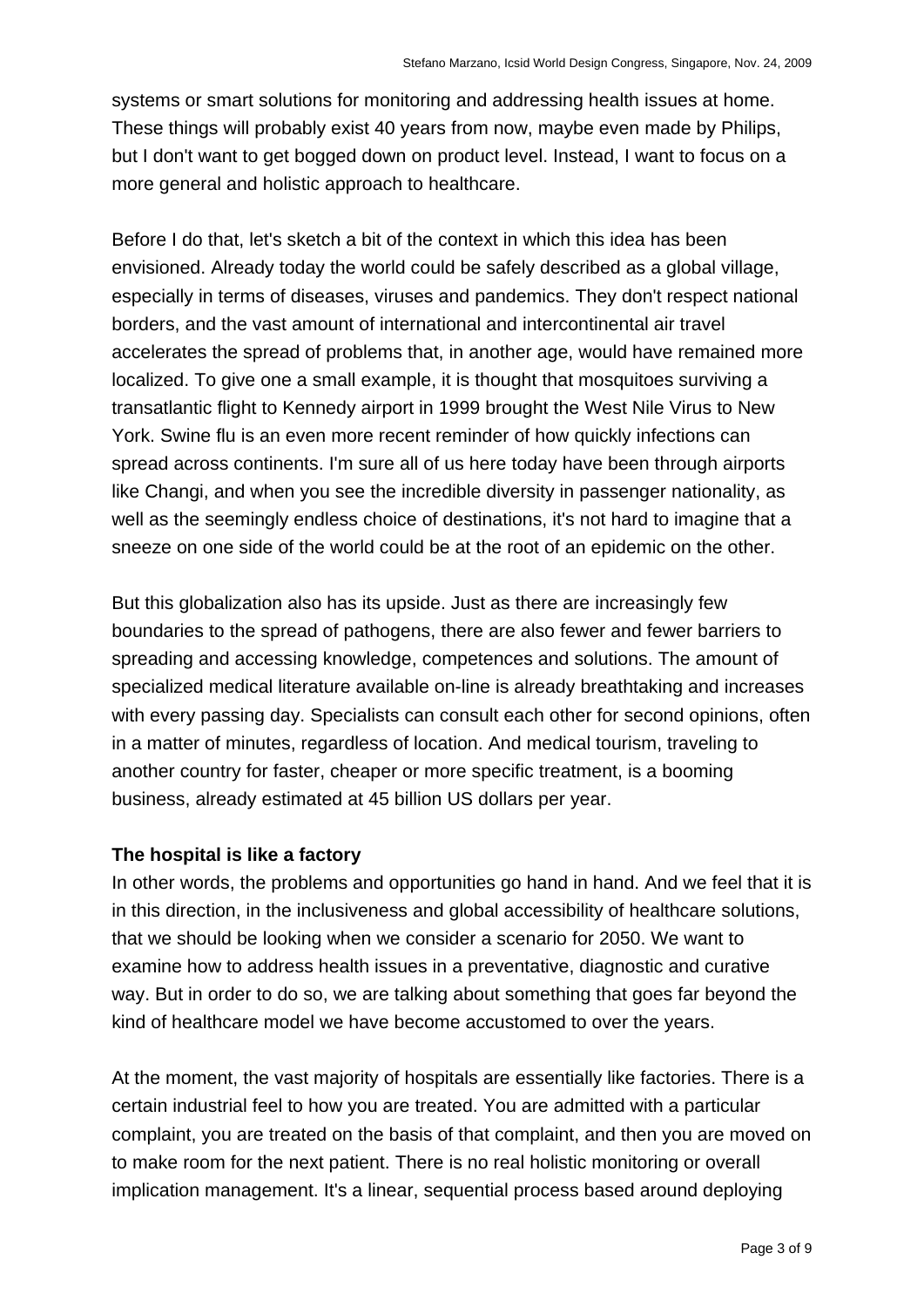the minimum amount of resources while getting you in and out as quickly as possible.

# **Three scenarios**

As I said already, when considering 2050 I want to focus on a more general and holistic approach to healthcare. In order to illustrate this, we have developed concept scenarios (imaginary situations) based around three characters; Eve and her quest for a healthy baby, Pete with his lung-carrying dog, and Mary.

# **Scenario one; Eve**

For Eve, her biological clock is ticking and she is desperate for a child. However, there is a history of serious illness in her family line. Given this inherent hereditary danger, she is allowed to 'design' a child which does not have any of these health problems. She locates several donors, whose DNA is combined and used to create a healthy new embryo which is placed in her womb to begin a new life. To maintain genetic diversity, only a few babies are created in this way. Her daughter becomes the 60th generation of her family. With seven fathers the family tree takes on a whole new dimension, although all lines still point to her in the centre.

#### **Scenario two; Pete**

In the second scenario we consider the plight of Pete, who lives in a crowded urban area in eastern Asia. The polluted environment there doesn't do him any favors at all, and he suffers from chronic obstructive pulmonary disease. For him there are two stark choices; live a shortened life, or alter his lifestyle and adopt a pet as an organ donor. He chooses the second option. When the time comes, Pete will receive a new lung from his dog, therefore considerably prolonging his time on earth. Unsurprisingly, Pete takes good care of his pet and makes sure they both enjoy a healthy existence. They are, quite literally, friends for life.

Both these scenarios are intended as examples of how you could take a very different view of specific aspects of the care continuum. They address issues that may be contentious and even controversial, like genetic manipulation and crossspecies organ transportation, but which at the same time promote dialogue and creative thinking.

#### **Scenario three; Mary**

But I'd like to talk at greater length about Mary, who features in the third scenario, because that revolves around an entire concept which goes beyond the parameters that define the traditional monolithic axis of healthcare. Instead, it considers an allencompassing methodology that would bring together the myriad factors that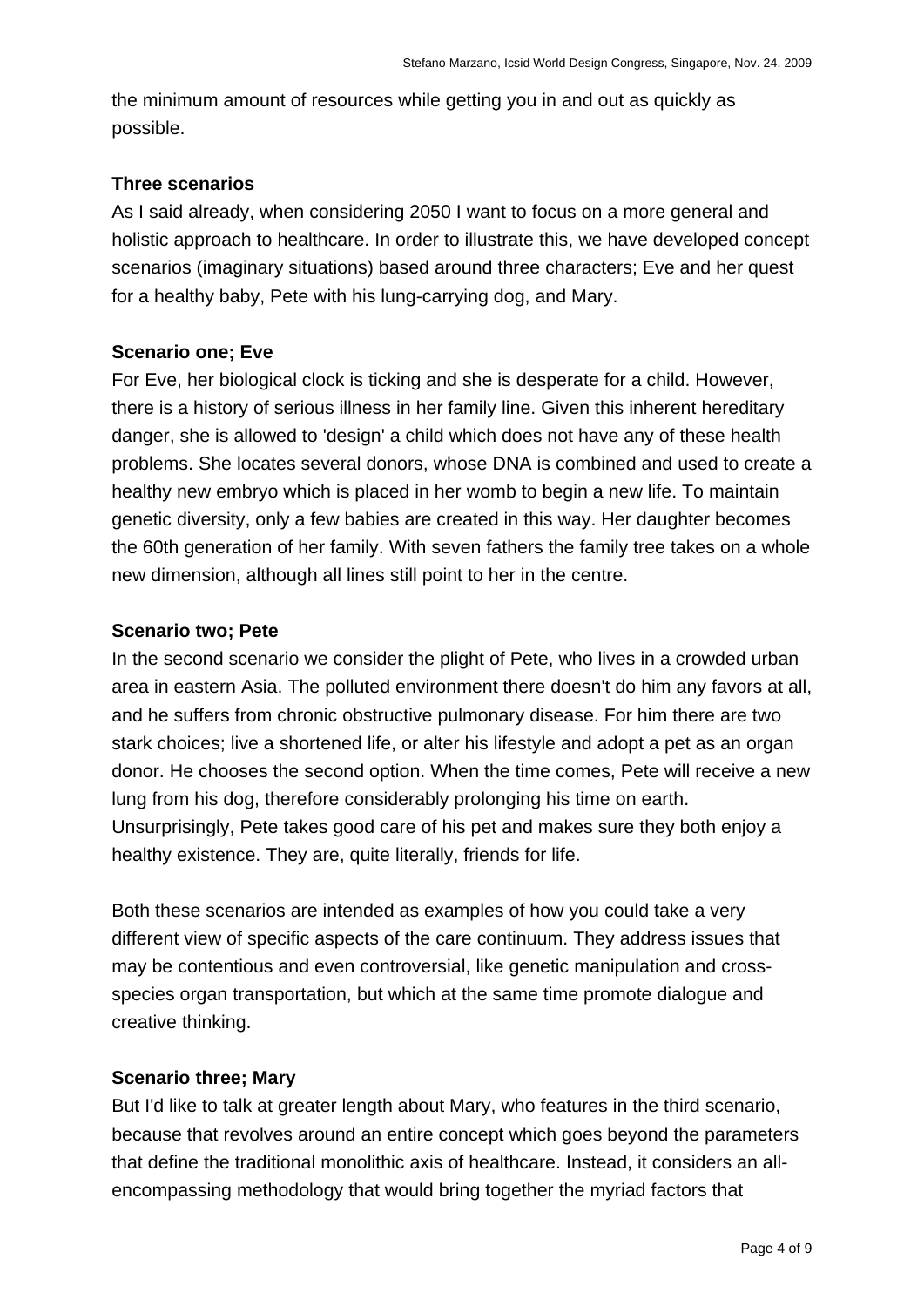influence someone's health, fitness and general sense of well-being, examine the context in which these occur, and offer the possibility to take a snapshot of all these factors at any point in a person's life so as to enable a more complete solution for whatever issue has to be addressed.

#### **Cupio Curo**

The idea is that this tool, a personalized care model which we have called Cupio Curo from the Latin meaning 'desire to care', could be at the heart of tackling health and well-being issues at any point in your life.

Basically this model reflects the wider context of your life, and all the associated stakeholders that play a role in it, from before your first breath until after your last. As an example, if you look from a medical perspective then it goes without saying that you will need different levels of care at 22 then you will at 85. But we are not looking only from a medical perspective, which is why the role of other stakeholders is so prominent. We are looking at the total picture. Where is Mary in the world? What kind of social infrastructure is available? What is her genetic history? Which family members can play a role in making sure she stays healthy? Is her diet having a negative impact on her physical condition? Does she have access to education about nutrition and basic hygiene? By taking these and many more aspects into consideration, it becomes easier to determine the core of the problem and come up with better solutions. And not just for Mary; potentially for everyone on the planet.

This interactive and intelligent tool would be completely dynamic, because both your needs and your personal situation never stop evolving. It would be constantly fed with new information from local as well as global sources, literally a lifetime of data, and enriched by breakthrough developments and by various stakeholders joining forces to help each other innovate more effectively. This would signify a move away from the model based on separated interventions to a model of fully-integrated care. And indeed it would transcend healthcare in the classical sense because it would focus on both health *and* well-being. So that means not just diagnosis, treatment and follow-up but also prevention, education, nutrition as well as the complete social, medical, economic, environmental, historical and even spiritual context of someone's life.

#### **An orchid called Mary**

In this scenario, Mary passes away in 2050, aged 85. At first it may seem a little strange to you that we include death when talking about health and well-being, but, let's face it, it's something that will happen to us all. As Benjamin Franklin famously said, "In this world nothing can be said to be certain, except death and taxes."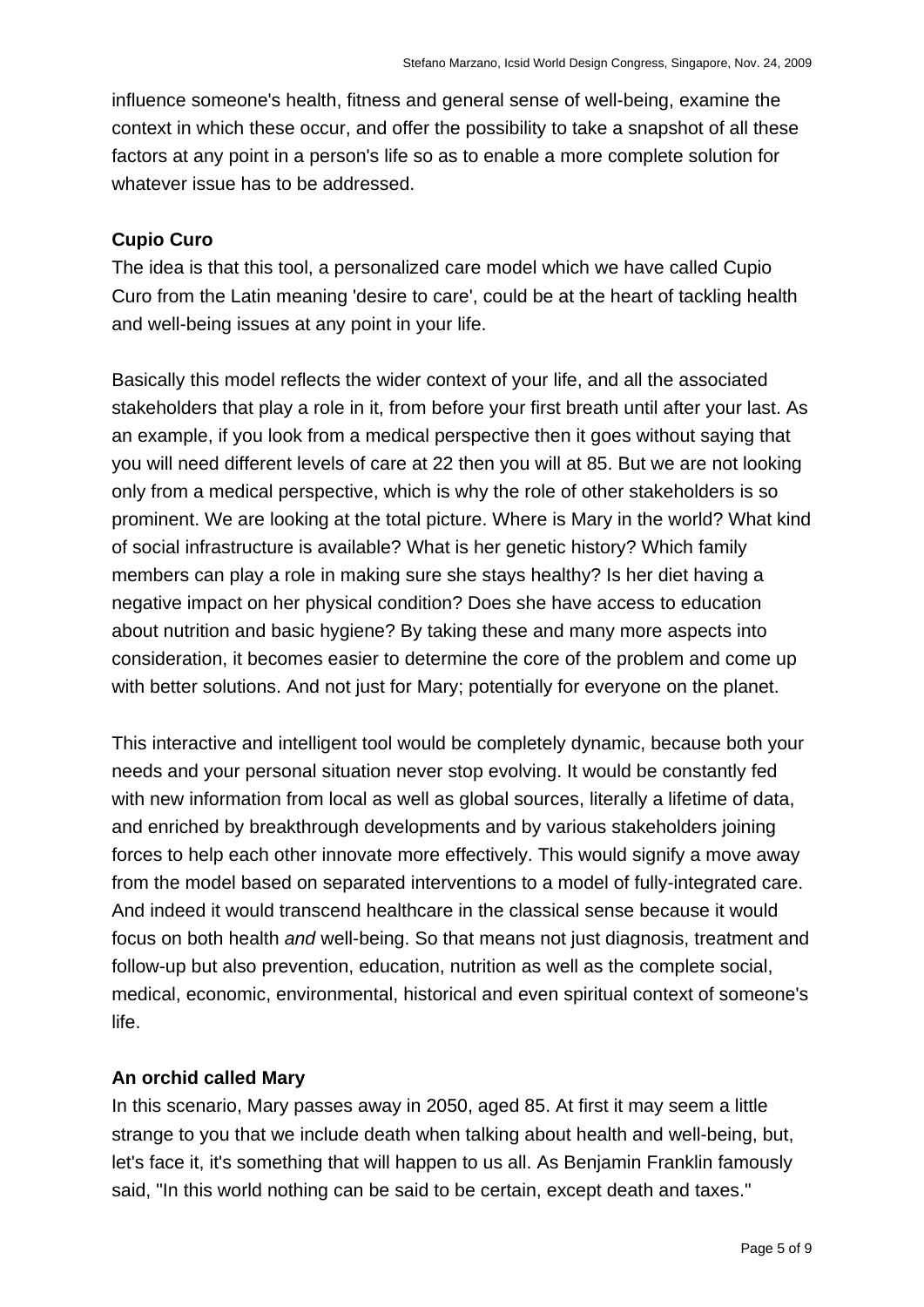It's also very relevant because terminal illness places a huge burden on a healthcare system geared to prolong your life; the great irony is that a significant amount of budget is spent on people who don't recover. The prospect of no longer being around also has a huge impact on family and friends. So by including the end of life in a model like Cupio Curo you can address issues like acceptance, psychological support for the bereaved, and legacy. What will you leave behind for posterity? In Mary's case, she asked for her DNA to be combined with that of her favorite orchid and planted in the Amazon. In effect, she wanted to be reborn before she died, so that she could, in a manner of speaking, continue to play an active role in the cycle of life.

# **Valid questions**

Of course, an idea like Cupio Curo throws up many questions. Who will own and control such a tool? Who will manage it? Where does all the data come from? Would it be a closed system like today's medical records are, or would it be wide-open and available for everyone to contribute to and maintain, in much the same way as Wikipedia has become an unrivalled global information source powered essentially by people's goodwill? And what about issues like privacy? Ethics? Freedom of choice? Where is the dividing line between corporate interest and public well-being? Does there even have to be a dividing line?

These are all very valid points, and I will readily admit that I don't have all the answers. That was not my intention either. The reasoning behind this scenario is to trigger dialog, to stimulate debate, to inspire thinking about how we could take the first steps towards tackling the increasingly complex and intricate healthcare equation more effectively.

# **A shared vision**

And talking about first steps brings us to what is arguably the most crucial question of all; who is going to get the ball rolling and start? It may surprise you that my answer to that is; not necessarily Philips! I say that because no company on its own can tackle something so large. We need a shared vision, a huge collaborative effort driven by politics and therefore involving governments but also companies, healthcare facilities, individuals, medical specialists but also involving what would be considered as non-traditional partners like NGOs, development organizations, teachers, personal coaches, sports instructors and even spiritual advisers. Why not? The more complete the picture, the better.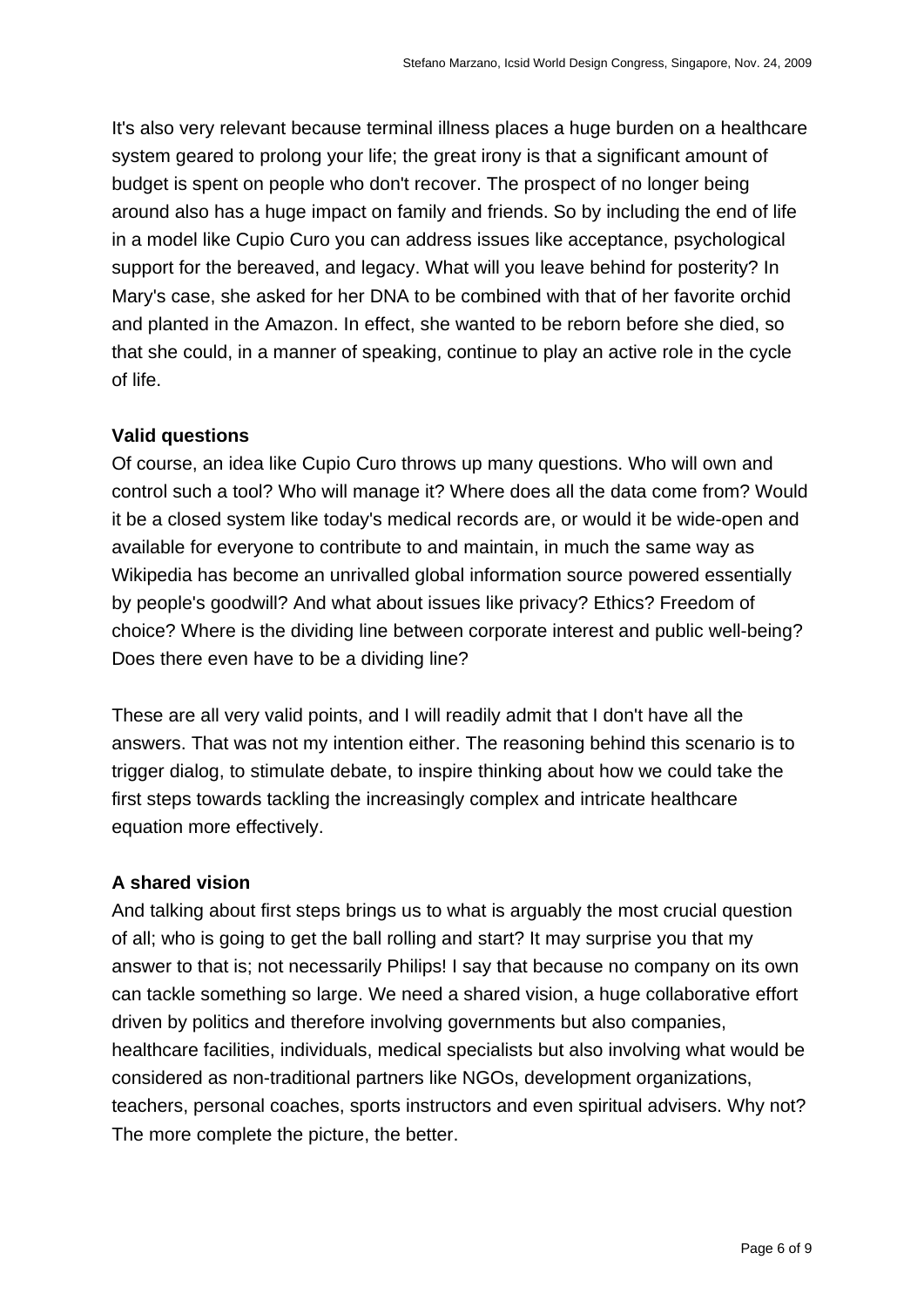Various companies could contribute knowledge in their respective fields of expertise. My own company, for example, would be able to help in areas like imaging systems, clinical care, home healthcare, informatics and patient monitoring. And of course we could apply our design competence to create contextual insights, to develop hypothetical scenarios of options, and to integrate the interests of the different stakeholders.

Something like this could also start small, locally, and spread organically. When I think of a country like Singapore, which is compact, renowned for its visionary approach and a place where the state has an active role in designing the quality of life - I could imagine such an idea taking hold here, establishing a foothold and then linking slowly but surely with other systems and international hubs of enlightened healthcare. It could spread like a benign virus, bringing its influence and benefits to unexpected places in unexpected ways, entirely in keeping with the way in which open innovation encourages good ideas to proliferate of their own accord.

#### **Benefiting many different levels of society**

Going back to one of the questions I raised earlier - who would use this tool? - I would like to suggest some tentative answers. We see this as something that could be applied to benefit many different levels of society. Patients themselves would have a much more comprehensive overview of all the factors contributing to their health and state of well-being. The same would apply to healthcare professionals and other caregivers, meaning that any help or treatment would be more closely linked to someone's overall situation. In addition, companies could get a much clearer picture of real patient needs when developing business strategies. And various institutions and organizations would have an ideal platform from which to launch alliances and collaborative efforts.

A holistic methodology like this could also function as a very fertile breeding ground for prevention programs. With the burden on healthcare systems all over the world increasing on an almost exponential basis, as I briefly touched upon at the beginning of my presentation, stopping people becoming sick in the first place is obviously of the highest priority. NGOs, local authorities, aid organizations, community groups and even governments would be more empowered to develop prevention programs. Meanwhile educational institutions and public information bodies would know where to concentrate their efforts on informing people about lifestyle-related choices and consequences. In this way, everything from simple local programs about basic water hygiene in rural Africa to global awareness campaigns to limit the impact of future pandemics could be supported.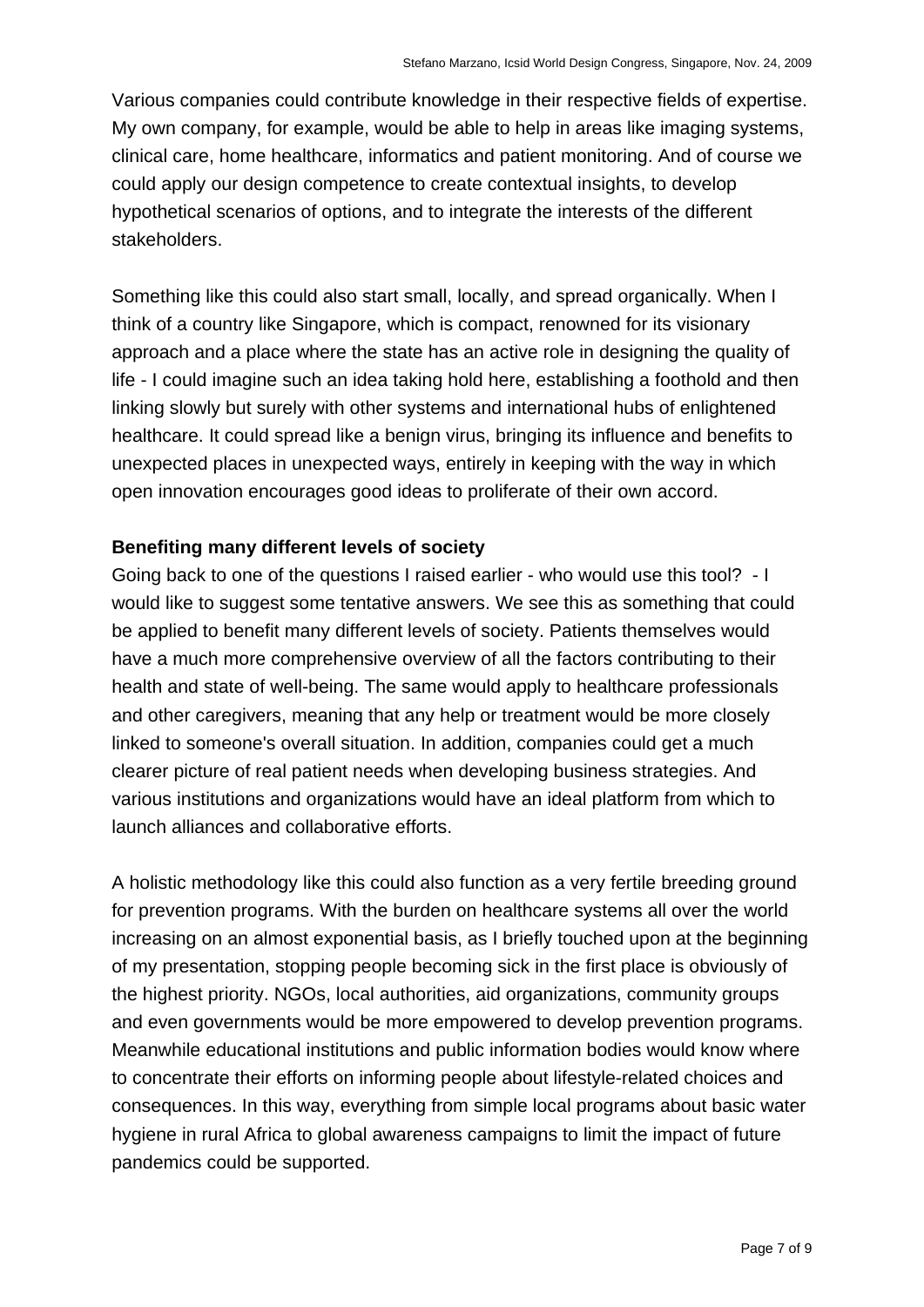# **Care based on the genetic blueprint**

Another function of Cupio Curo could be to help mobilize the input of the relevant stakeholders in order to deal with impending ill-health. I'll give you an example. Through decoding the human genome, scientists already know that if someone has a certain pattern in a gene in their fourth chromosome repeated 39 times or more, they will almost certainly contract Huntington's chorea, a horrific and incurable neurodegenerative disorder. The amount of times above 39 this gene pattern is repeated is also an accurate indicator of the age you will be when the disorder kicks in.

For example, if the pattern repeats itself 41 times you are likely to contract the disease when you are 54, whereas if there are 50 repetitions you will probably only be 27 when it starts to take hold. This gene pattern, like all others, is predetermined in everyone; in that respect your fate is imprinted into your life story before it has even begun. Who knows, by 2050 there may thankfully be a cure for this cruel affliction, but even if there isn't, with Cupio Curo it could be possible to read someone's genetic blueprint and then make proper provisions for ensuring the quality of their life was as high as possible from beginning to end.

# **The spirit of open innovation**

As I said earlier, we see Cupio Curo not as an attempt to visualize a concrete solution, but as a trigger, as a platform for encouraging involvement for potential stakeholders. A concept like this would obviously require a huge collaborative effort in order to develop a broader knowledge of the various contextual elements involved. But this is exactly what we are proposing; something that involves multiple stakeholders - yet is of benefit to multiple stakeholders too - in the spirit of open innovation. You can think about it in another way; bringing together the boundless potential out there in the wide world to solve the planet's healthcare problems.

# **The next step in the journey**

Basically we are examining how to elevate the current view of healthcare to a level which is much more customized to the individual, which sees people in the proper contextual perspective, which is long-term sustainable, which maximizes the use of all various resources and competence, which promotes cross-fertilization on a local and global level, which empowers individuals to more effectively manage their own health, and which respects diversity and promotes compassionate, ethical care. And while the scale of the undertaking is unprecedented, in many ways the nature of the challenge is not. Over the centuries we have gone from wandering medicine men to village doctors, and then to town clinics, city hospitals and national or even international healthcare networks. Think of Cupio Curo as the next logical step.